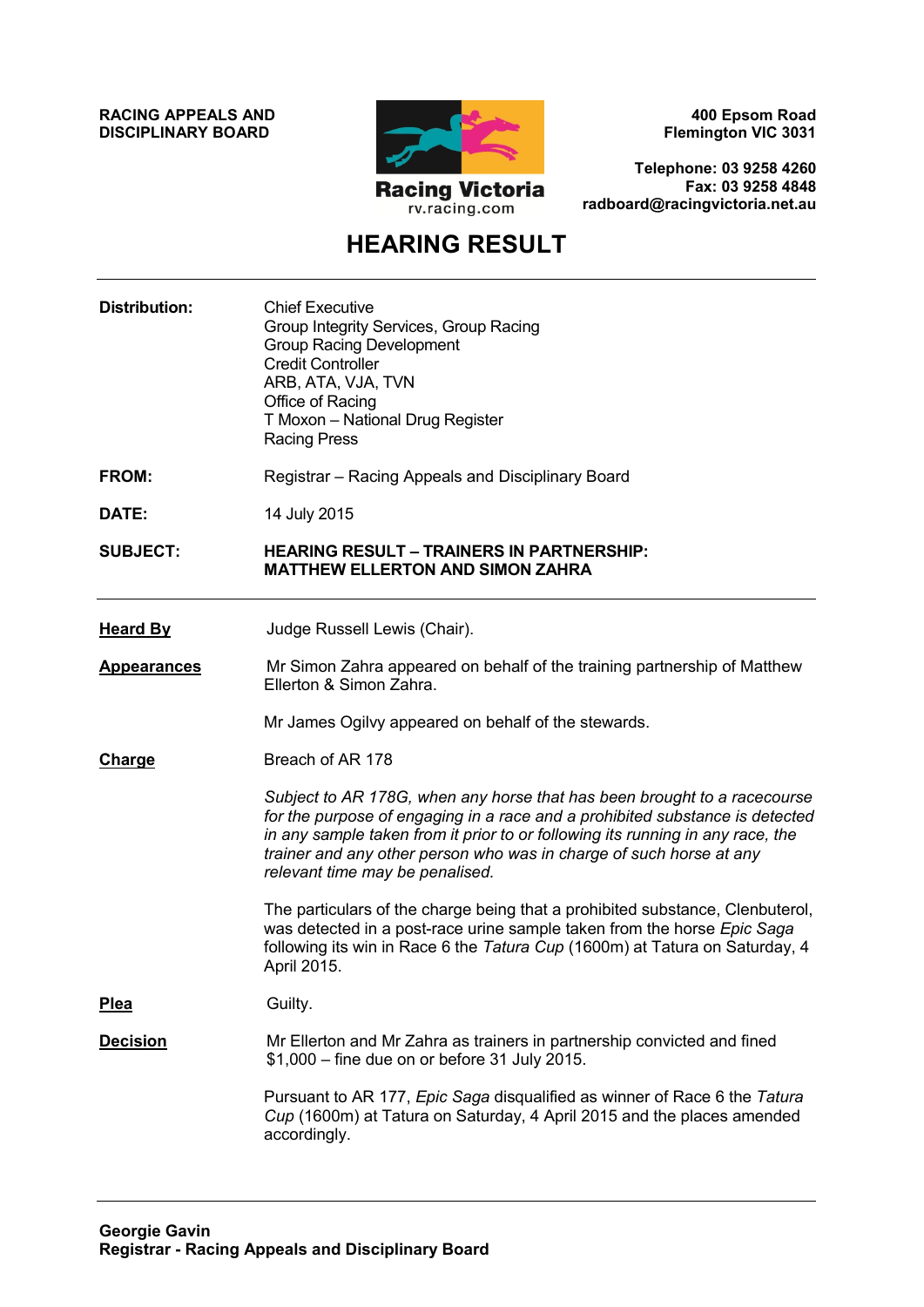# **TRANSCRIPT OF PROCEEDINGS**

## **RACING APPEALS AND DISCIPLINARY BOARD**

 $\_$  , and the set of the set of the set of the set of the set of the set of the set of the set of the set of the set of the set of the set of the set of the set of the set of the set of the set of the set of the set of th

#### **HIS HONOUR JUDGE R.P.L. LEWIS, Chairman**

#### **EXTRACT OF PROCEEDINGS**

#### **DECISION**

### **IN THE MATTER OF THE TATURA CUP OVER 1600 METRES AT TATURA ON 4/4/15**

#### **TRAINERS: MATHEW ELLERTON AND SIMON ZAHRA**

#### **MELBOURNE**

#### **TUESDAY, 14 JULY 2015**

MR J. OGILVY appeared on behalf of the RVL Stewards

MR S. ZAHRA appeared on behalf of Ellerton Zahra Racing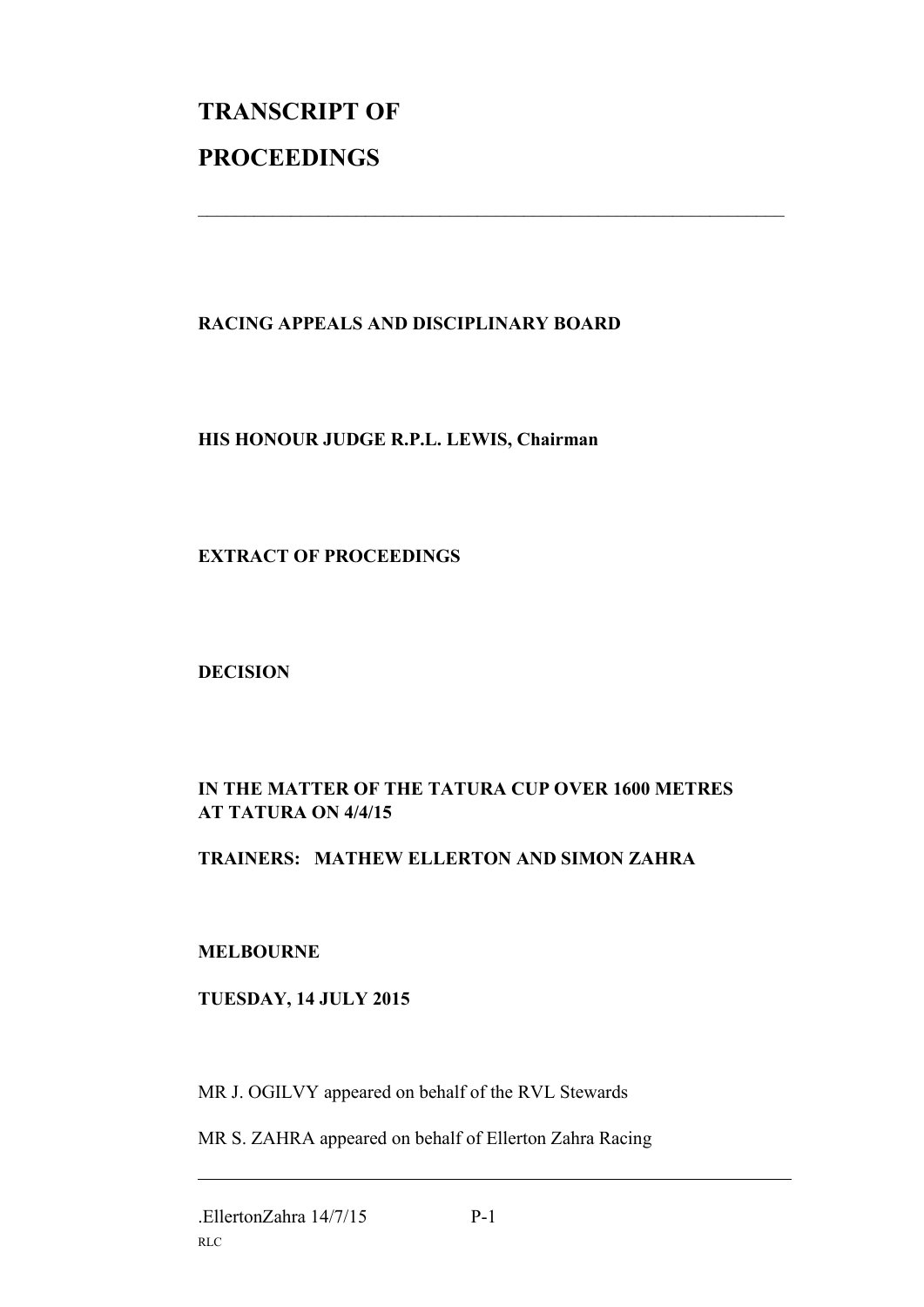CHAIRMAN: Licensed trainers, Mathew Ellerton and Simon Zahra, have pleaded guilty to a charge laid under Australian Rule 178. In essence, the charge is that they brought a horse to the races with a prohibited substance in its system. The prohibited substance was clenbuterol.

Clenbuterol is registered for use in horses and is routinely used as a bronchodilator, an expectorant, in horses. It may be administered by intravenous, intramuscular, oral and intra-tracheal routes and via a nebuliser. It is contained in a commercial product known as Broncopulmin which may be obtained in powder form and, as it turns out from the evidence given today, in liquid form.

In this case, the high probability is that the horse, Epic Saga, was mistakenly given Broncopulmin in powder form in its feed, although clenbuterol-contaminated feed or environmental contamination could not be excluded. The facts are that a horse in an adjoining box, namely Face Forward, was receiving Broncopulmin powder mixed in its feed and inadvertently the wrong horse received it. This occurred because the system in place to prevent Epic Saga receiving the substance was inadequate. It is not up to the Board to provide advice on this aspect. However, the Board notes that administration of the substance may be achieved other than by mixing powder in feed and that more stringent measures to ensure that the right horse received the right supplements or additives were available. Indeed, Mr Zahra, who appeared today on behalf of the training partnership, has tendered a document setting out the changes which have been made to stable practice in relation to the